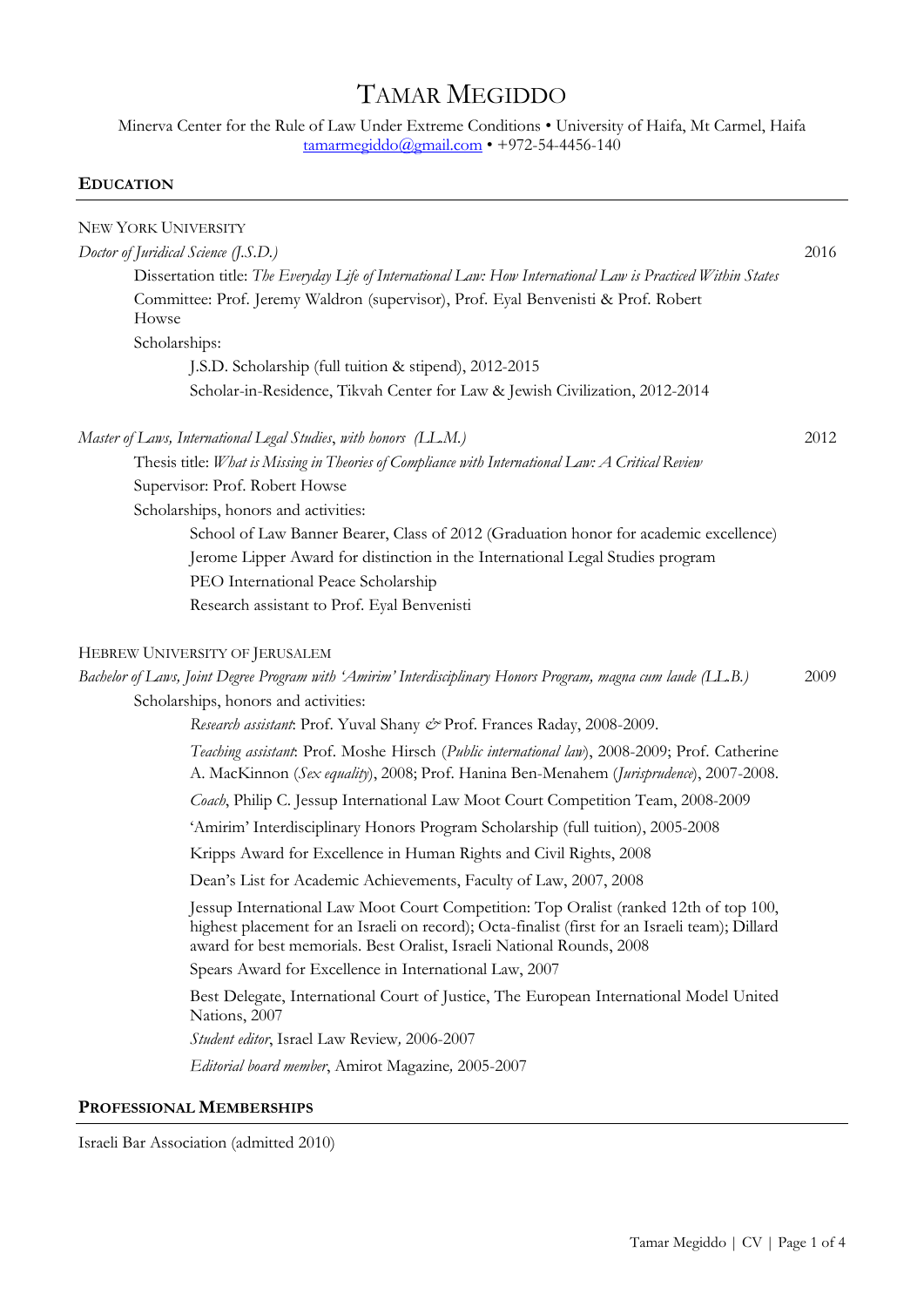# **PROFESSIONAL EXPERIENCE**

| TEL AVIV UNIVERSITY, FACULTY OF LAW                                                                                   |                      |
|-----------------------------------------------------------------------------------------------------------------------|----------------------|
| Adjunct Professor, International Law Workshop                                                                         | 2019-2020            |
| Adjunct Professor, Jessup International Law Moot Court Competition                                                    | 2017-2019            |
| Research Fellow, TraffLab (ERC) Research Project                                                                      | 2018-2019, 2020-2021 |
| Post-Doctoral Fellow, GlobalTrust (ERC) Research Project                                                              | 2016-2017            |
| Visiting Doctoral Fellow, GlobalTrust (ERC) Research Project                                                          | 2015-2016            |
| COLLEGE OF LAW AND BUSINESS, LAW SCHOOL                                                                               |                      |
| Adjunct Professor, Public International Law, Technology, Democracy & the Rule of Law, Migration Law, Migration Clinic | 2019-2021            |
| UNIVERSITY OF HAIFA, MINERVA CENTER FOR THE RULE OF LAW UNDER EXTREME CONDITIONS                                      |                      |
| Post-Doctoral Fellow                                                                                                  | 2019-2020            |
| HEBREW UNIVERSITY OF JERUSALEM, FACULTY OF LAW                                                                        |                      |
| Adjunct Professor, Jessup International Law Moot Court Competition                                                    | 2019-2020            |
| Lady Davis Post-Doctoral Fellow                                                                                       | 2017-2018            |
| ISRAEL INSTITUTE FOR ADVANCED STUDIES (HUJI) & ZIF - CENTER FOR INTERDISCIPLINARY<br>STUDIES (BIELEFELD UNIVERSITY)   |                      |
| Fellow, Intercontinental Academia on Human Dignity                                                                    | 2016                 |
| <b>SUPREME COURT OF ISRAEL</b>                                                                                        |                      |
| Senior Law Clerk to Hon. Justice Ayala Procaccia                                                                      | 2009-2011            |
|                                                                                                                       |                      |

# **ACADEMIC PUBLICATIONS**

*Knowledge Production, Big Data and Data-Driven Customary International Law*, INTERNATIONAL LAW'S INVISIBLE FRAMES: SOCIAL COGNITION AND KNOWLEDGE PRODUCTION IN INTERNATIONAL LEGAL PROCESSES \_\_ (Moshe Hirsch & Andrea Bianchi, eds., Oxford University Press: 2020) (*forthcoming*)

*The Missing Persons of International Law Scholarship: A Roadmap for Future Research, in INTERNATIONAL LAW AS BEHAVIOR* \_\_ (Harlan G. Cohen & Timothy L. Meyer, eds., Cambridge University Press: 2020) (*forthcoming*)

*Online Activism, Digital Domination and the Rule of Trolls*, 58 COLUM. J. TRANSNAT'L L. 394 (2020)

*Inclusion and Representation in the Settlement of Property Claims in the Aftermath of Armed Conflict,* 21 THEOR. INQ. L. 397 (2020) (with Eyal Benvenisti)

*Methodological Individualism*, 60 HARV. INT'L L.J. 219 (2019)

» An introductory post was selected for the Emerging Voices Symposium on *Opinio Juris* blog (Aug. 5, 2019)

*The Domestic Standing of International Law: A Non-State Account*, 57 COLUM. J. TRANSNAT'L L.494 (2019)

*Beyond Fragmentation: On International Law's Integrationist Forces*, 44 YALE J. INT'L L. 115 (2019)

*Revisiting Lessons on the New Law of Statehood, in* STATEHOOD AND SELF-DETERMINATION 187 (Duncan French, ed., Cambridge University Press: 2013) (with Zohar Nevo)

» Cited by International Criminal Court Prosecutor in her Dec. 2019 application for territorial jurisdiction ruling

*Lessons from Kosovo: The Law of Statehood and Palestinian Unilateral Independence*, 5 J. INT'L L. & INT'L REL. 89 (2009) (with Zohar Nevo)

### **WORKING PAPERS**

*Learning from the BITs: Bilateral Labor Agreements in Comparative Perspective*

» Selected for the *European Junior Faculty Forum on Public Law and Jurisprudence*, LSE 2019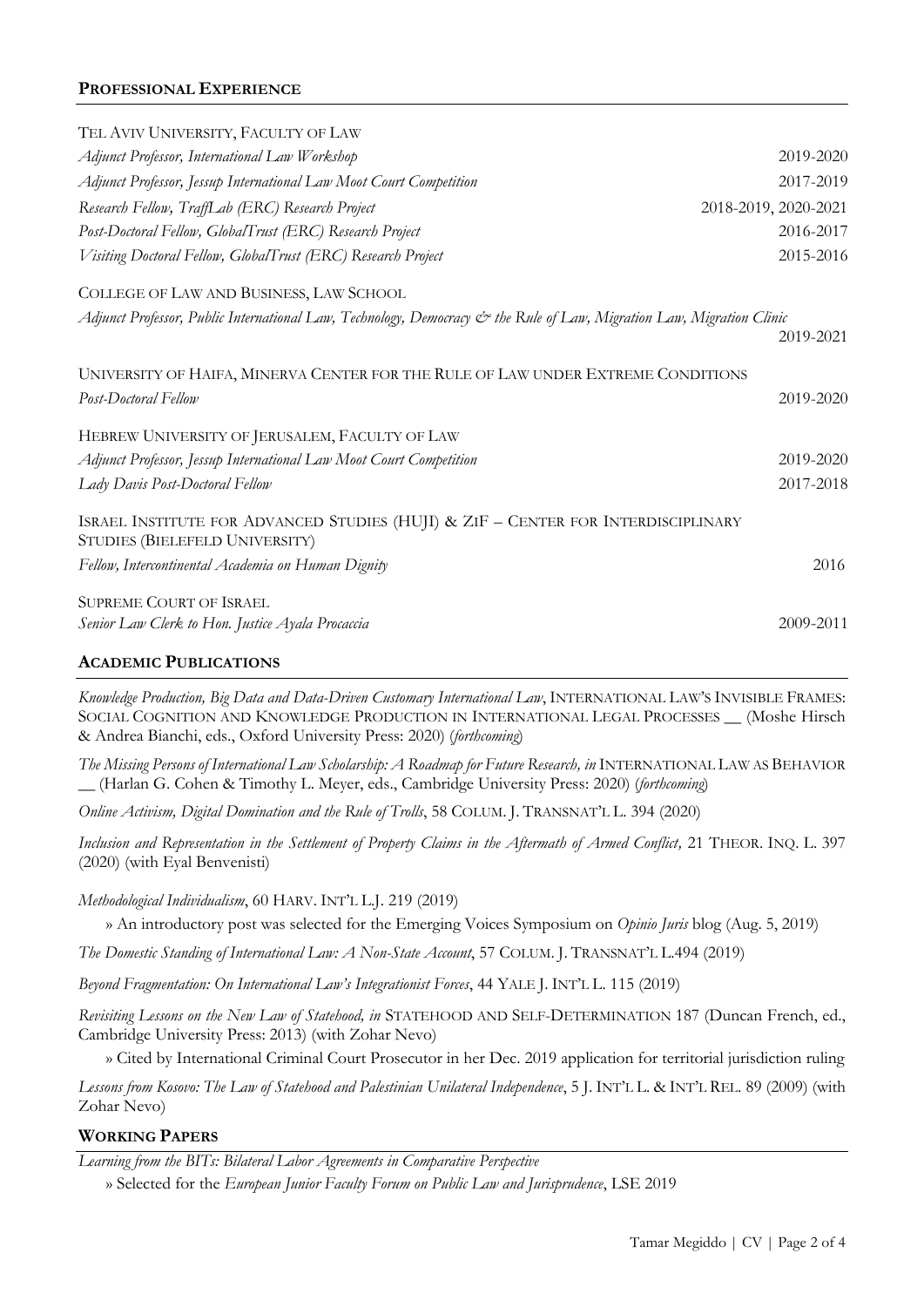# **SCHOLARSHIPS, AWARDS & HONORS**

| Minerva Center for the Rule of Law Post-Doctoral Fellowship, Haifa University                       | 2019-2020  |
|-----------------------------------------------------------------------------------------------------|------------|
| Selected for American Society of International Law (ASIL) Research Forum                            | 2017, 2019 |
| Selected for Emerging Voices Symposium hosted by the top international law blog Opinio Juris        | 2019       |
| Selected for European Junior Faculty Forum for Public Law and Jurisprudence                         | 2019       |
| Selected for Young Scholars Workshop, Israeli Association of Public Law                             | 2019       |
| TraffLab Research Fellowship, Tel Aviv University                                                   | 2018-2019  |
| Selected for New Perspectives in International Law roundtable (ILT IG), ASIL Annual Meeting         | 2018       |
| Lady Davis Trust Post-Doctoral Fellowship, Hebrew University                                        | 2017-2018  |
| GlobalTrust Post-Doctoral Fellowship, Tel Aviv University                                           | 2016-2017  |
| GlobalTrust Visiting Doctoral Fellowship, Tel Aviv University                                       | 2015-2016  |
| J.S.D. Scholarship (full tuition & stipend), New York University                                    | 2012-2015  |
| Tikvah Center for Law & Jewish Civilization Scholarship, New York University                        | 2012-2014  |
| School of Law Banner Bearer, Class of 2012                                                          |            |
| » Graduation honor for academic excellence, New York University                                     | 2012       |
| Jerome Lipper Award for distinction in the International Legal Studies program, New York University | 2012       |
| International Peace Scholarship, PEO                                                                | 2011       |
| 'Amirim' Interdisciplinary Honors Program Scholarship (full tuition), Hebrew University             | 2005-2008  |
| Dean's List for Academic Achievements, Faculty of Law, Hebrew University                            | 2007, 2008 |
| Kripps Award for Excellence in Human Rights and Civil Rights, Hebrew University                     | 2008       |
| Top Oralist, Jessup International Law Moot Court Competition                                        |            |
| » Highest placement for an Israeli on record to date (ranked 12th out of top 100)                   | 2008       |
| Octa-finalist, Jessup International Law Moot Court Competition                                      |            |
| » Reached for the first time by an Israeli team                                                     |            |
| Dillard Award for best memorials, Jessup International Law Moot Court Competition                   | 2008       |
| Best Oralist, Jessup International Law Moot Court Competition, Israeli National Rounds              | 2008       |
| Spears Award for Excellence in International Law, Hebrew University                                 | 2007       |
| Best Delegate, International Court of Justice, The European International Model United Nations      | 2007       |
|                                                                                                     |            |

### **SELECT SCHOLARLY PRESENTATIONS**

*Online Activism, Digital Domination and the Rule of Trolls*

Cyberlaw Program Workshop, Hebrew University of Jerusalem, 2020 Privacy & Information Capitalism Workshop, Tel Aviv University, 2019 Law & Technology Workshop, Bar Ilan University, 2019 Public Law & Human Rights Research Workshop, Hebrew University of Jerusalem, 2019 Minerva Center for the Rule of Law Under Extreme Conditions Seminar, University of Haifa, 2019 American Society of International Law Research Forum, Brooklyn Law School, 2019 Young Scholars in International Law Workshop, Tel Aviv University, 2019. Commentator: Prof. Roy Kreitner

*Knowledge Production, Big Data and Data-Driven Customary International Law*

International Law's Invisible Frames: Social Cognition and Knowledge Production in International Legal Processes workshop*,* Hebrew University of Jerusalem, December 2019 International Law Forum's 2018 Year-in-Review Conference, Hebrew University of Jerusalem, 2018

*Inclusion and Representation in the Settlement of Property Claims in the Aftermath of Armed Conflict* 

Workshop titled 'The Restitution Dialogues: A Transnational Conversation on cultural Loss, Return and Renewal', Tel Aviv University, December 2019

Historical Justice in the Context of the Israeli-Palestinian Conflict Conference (Theoretical Inquiries in Law conference), Tel Aviv University, 2019